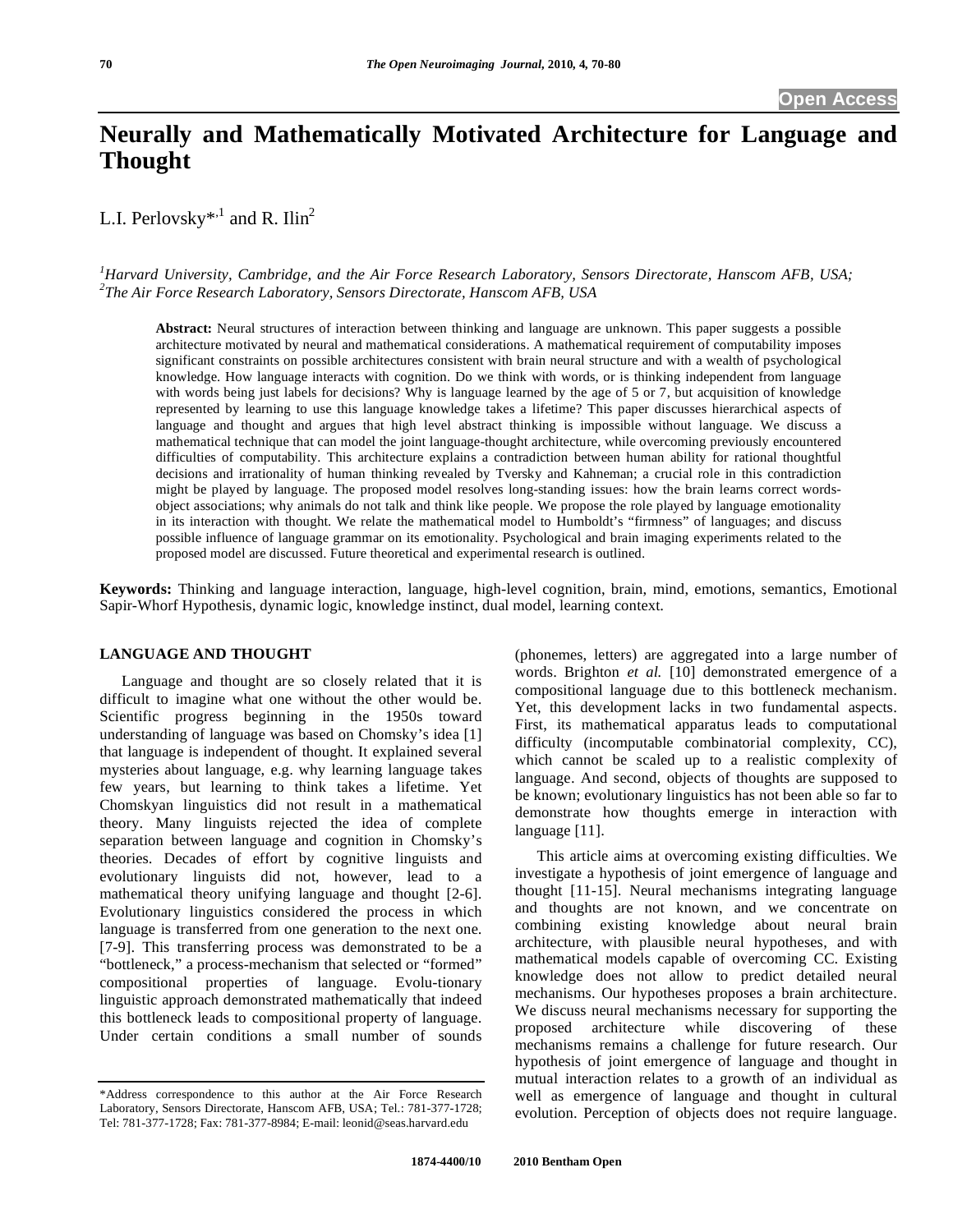This ability exists in animals lacking human language. Yet, abstract thoughts cannot emerge without language. The reason is that learning requires grounding, as it was recognized by the field of artificial intelligence a while ago. Learning without grounding could easily go wrong causing learned or invented representations to correspond to nothing real or useful [16]. The problem of grounding in learning of language and in cognition was discussed in [17-20]. At the lower levels in the hierarchy of thought learning is grounded in direct perception of the world. Learning is grounded in real objects. At higher levels, however, learning of abstract cognitive representations has no ground. Abstract thoughts are called abstract exactly for this reason, they cannot be directly perceived. Language acquisition by an individual, on the opposite, is grounded in the language, which is spoken around; this grounding exists at every level (sounds, words, syntax, phrases, etc.). There is a popular idea that abstract thoughts are learned as useful combinations of simpler objects. Mathematical analysis, however, reveals that this idea is naïve. It is mathematically impossible to learn useful combinations of objects among many more useless ones, because the number of combinations is too large. In every situation there are hundreds of objects, most of which are not relevant to this particular situation, and we learn to ignore them. Combinations of just 100 objects are  $100^{100}$ , an astronomical number exceeding all elementary interactions in the Universe in its entire lifetime. So, how is this learning possible? Learning which combinations are useful and which are useless is not possible during an individual lifetime. We propose a hypothesis that learning abstract ideas is only possible due to language, which accumulates millennial cultural wisdom. The speed of accumulation of knowledge in cultural evolution, likely, is combinatorially fast [21], so one CC cancels the other, which makes language emergence mathematically possible in cultural evolution. Individual language learning, as discussed, is grounded in surrounding language. We learn words, phrases, and general abstract ideas ready-made from surrounding language. Mathematical models of this process are considered in the following sections.

 Thought as well as language has a hierarchical structure, illustrated in a simplified way in Fig. (**1**). This hierarchy is not strict, feedbacks among multiple levels play important role in language and thinking mechanisms. The fundamental aspect of these mechanisms is an interaction of bottom-up and top-down signals between adjacent levels, also called afferent and efferent signals [22]. Consider first thought and language processes separately. At every level, neural representations of concept-ideas, or internal mind models in mathematical language, project top-down signals to a lower level. Thinking or recognition processes consist in matching top-down signals to patterns in bottom-up signals coming from the lower level. A successful match results in recognition of an object, a situation, or emergence of a thought. The corresponding model is excited and sends a neural signal up the hierarchy; this is a source of bottom-up signals. At the very bottom of the hierarchy the source of bottom-up signals are sensory organs.

 The following sections consider interacting bottom-up and top-down signals and a biological drive for this process. Then we consider mathematical models of these interactions, followed by models of interaction between thought and language.



**Fig. (1).** Parallel hierarchies of thought and language.

#### **THE KNOWLEDGE INSTINCT**

 Matching bottom-up and top-down signals, as mentioned, constitutes the essence of perception and cognition processes. Models stored in memory as representations of past experiences never exactly match current objects and situations. Therefore thinking and even simple perception always require modifying existing models; otherwise an organism will not be able to perceive the surroundings and will not be able to survive. Therefore humans and higher animals have an inborn drive to fit top-down and bottom-up signals. We call this mechanism the knowledge instinct, KI [13,23-25]. This mechanism is similar to other instincts [13, 26]) in that our mind has a sensor-like mechanism that measures a similarity between top-down and bottom-up signals, between concept-models and sensory percepts. Brain areas participating in the knowledge instinct were discussed in [27]. As discussed in that publication, biologists considered similar mechanisms since the 1950s; without a mathematical formulation, however, its fundamental role in cognition was difficult to discern. All learning algorithms have some models of this instinct, maximizing correspondence between sensory input and an algorithm internal structure (knowledge in a wide sense). According to [26] instinct-emotion theory, satisfaction or dissatisfaction of every instinct is communicated to other brain areas by emotional neural signals. We feel these emotional signals as harmony or disharmony between our knowledge-models and the world. At lower levels of everyday object recognition these emotions are usually below the threshold of consciousness; at higher levels of abstract and general concepts this feeling of harmony or disharmony could be strong, as discussed in [13,28] it is a foundation of human higher mental abilities.

 Mathematical models of matching bottom-up and topdown signals have been developed for decades. This development met with mathematical difficulty of CC. This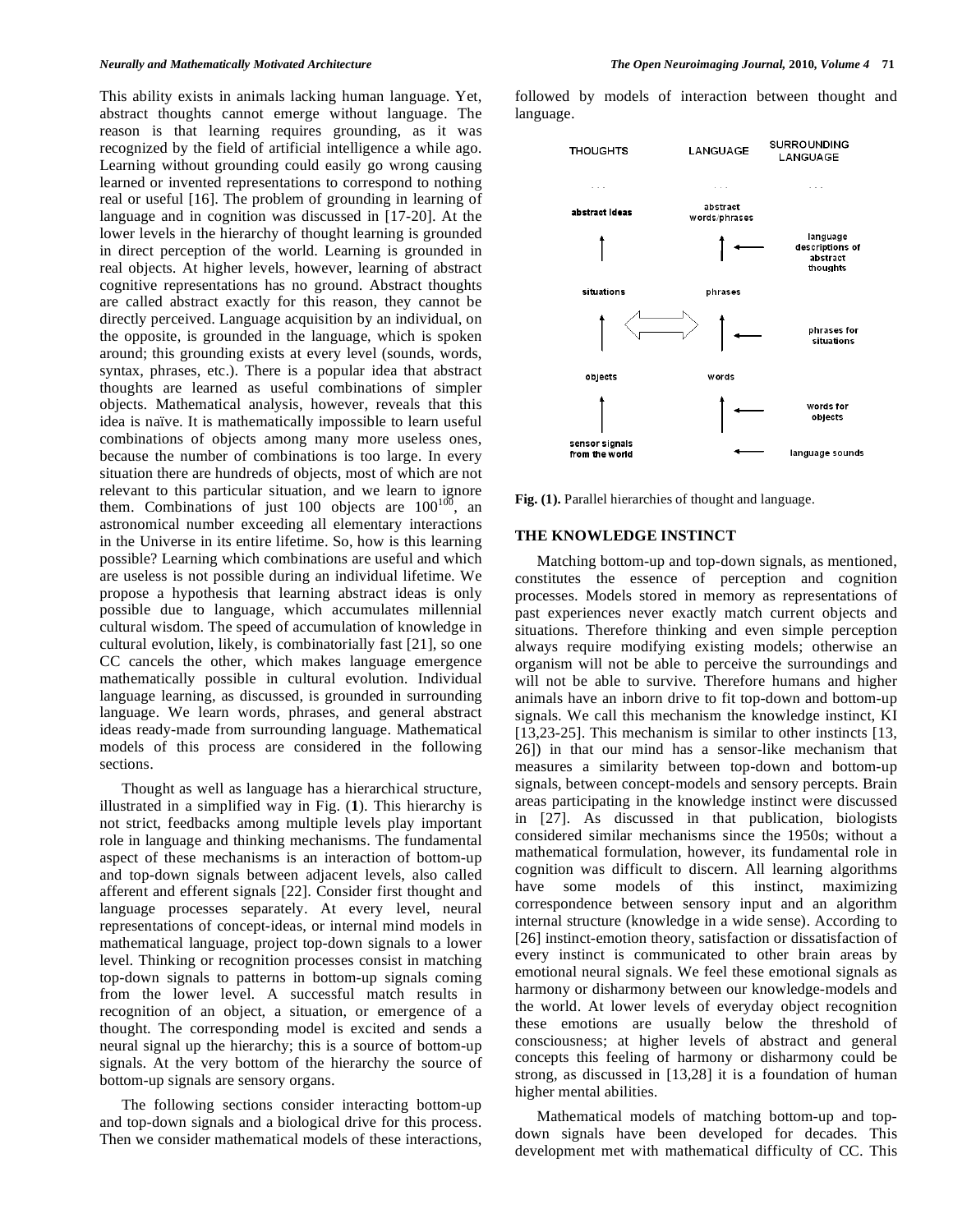CC is related to the fact that in every concrete situation objects are encountered in different color, angle, lighting…, but in addition, objects are encountered in different combinations. As discussed, every situation is a collection of many objects. Most of them are irrelevant to recognition of this situation and separating relevant from irrelevant objects leads to CC. The same is true about language. Every phrase is a collection of words, and only some of these words are essential for understanding the phrase. This problem is even more complex for understanding paragraphs or larger chunks of texts. Learning language also requires overcoming CC. Mathematically, CC is related to formal logic, which turned out to be used by most mathematical procedures, even by those specifically designed to overcome logic limitations, such as neural networks and fuzzy logic [25,29-31,64]. The mathematics capable of overcoming CC, dynamic logic (DL), which models the process of satisfaction of KI, while overcoming CC has been developed in [13,23-25,32-34]. In several cases it was mathematically proved that DL achieves the best possible performance [35-38]. The next section describes extension of DL applicable to the hierarchical architectures. Here we discuss DL conceptually.

 The fundamental property of DL, which enables it to overcome CC, is a process "from vague-to-crisp" [25, 30,31]. In this process vague representations-models evolve into crisp ones, matching patterns in bottom-up signals without CC. The DL process mathematically models actual neural processes in the brain. This can be illustrated, based on current knowledge of the brain neural architecture, with a simple experiment. Just close your eyes and imagine an object in front of you. The imagined object is vague-fuzzy, not as crisp as a perception with opened eyes. We know that this imagination is a top-down projection of modelsrepresentations onto the visual cortex. This demonstrates that models-representations are vague, similar to models in the initial state of the DL process. When you open your eyes, these vague models interact with bottom-up signals projected onto the visual cortex from retinas. In this interaction vague models turn into crisp perceptions as in the DL process. Note, that with opened eyes it is virtually impossible to recollect vague images perceived with closed eyes; during usual perception with opened eyes, we are unconscious about the DL-process from vague to crisp. It is our hypothesis that vague representations are virtually inaccessible to consciousness; this hypothesis is similar to Grossberg's [22] suggestion that only representations matching bottom-up signals in the state of resonance are accessible to consciousness.

 Similar experiments were conducted in much more details using neuro-imaging technology [39]. They confirmed that the initial state of representations is vague. The process from vague-to-crisp, in which vague models match patterns in retinal signals takes about 160 ms. This process is unconscious. Only the final state of the process, a crisp perception of an object is conscious. Authors also identified brain modules participating in this perception process.

 It is our hypothesis that not only perception, but all thought processes at all levels in the hierarchy proceed according to DL, the process from vague-to-crisp. These are processes, in which new thoughts are born, when vague

thoughts-representations, results of previous thought processes, interact with current reality. These processes of creating new thoughts are driven by an inborn mechanism, a striving to match thoughts to reality. This mechanism has been called a need for knowledge, curiosity, cognitive dissonance, or KI [25,40-42]. Mathematical modeling of perception and thinking revealed fundamental nature of this instinct: all mathematical algorithms for learning have some variation of this process, matching bottom-up and top-down signals. Without matching previous models to the current reality we will not perceive objects, or abstract ideas, or make plans. This process involves learning-related emotions evaluating satisfaction of KI [25,26,28,43].

 Bar *et al.* [39] demonstrated neural mechanisms of DL in visual perception. Demonstrating neural mechanisms of DL for higher cognitive levels, for language, and for joint operations of learning and cognition is a challenge for future research and we hope that mathematical theory proposed in this paper will help identifying experimental approaches.

 This process of creating new knowledge however is not the only way of decision making. Most of the time, most people do not use KI and do not create new knowledge corresponding to their circumstances. More often people rely on ready-made rules, heuristics, even if they only approximately correspond to concrete individual situations. This preference for rules, heuristics, instead of original thinking is the content of Tversky and Kahneman [44,45] theory that received Nobel Prize in 2002. This reliance on heuristics, even in cases when correct decisions are easily within grasp of one's thinking, psychologists often call basic irrationality of human thought [27,46]. After discussing the DL model of combining language and thinking driven by KI, we discuss a possible role of language in thinking according to irrational heuristics.

## **DYNAMIC LOGIC**

#### **Mathematical Formulation**

 We summarize now a mathematical theory combining the discussed mechanisms of language and thinking as interaction between top-down and bottom-up signals at a single layer in multi-layer hierarchical system following [13,47,48]. Although language and cognition are not strict hierarchies and interactions across several hierarchical levels are present, for simplicity we will use the word hierarchy. The knowledge instinct maximizes a similarity measure L between top-down signals **M** and bottom-up signals **X**,

$$
L(\{\mathbf{X}\}, \{\mathbf{M}\}) = \prod_{n \in \mathbb{N}} \sum_{h \in H} l(n|m) \tag{1}
$$

 Here curved brackets indicate that there are sets of topdown and bottom-up signals; l(n|m) is a shortened notation for  $I(X_n|M_m)$ , a partial similarity of a bottom-up signal in pixel n given that it originated from model h. Similarity L accounts for all combinations of signals n coming from any model m, hence the huge number of items  $M<sup>N</sup>$  in eq.(1); this is a basic reason for CC of most algorithms. Models depend on unknown parameter values  $S$ ,  $M_m(S)$ .

 The learning instinct demands maximizing the similarity L over model parameters **S**. Dynamic logic maximizes similarity L while matching vagueness or fuzziness of similarity measures to the uncertainty of models. It starts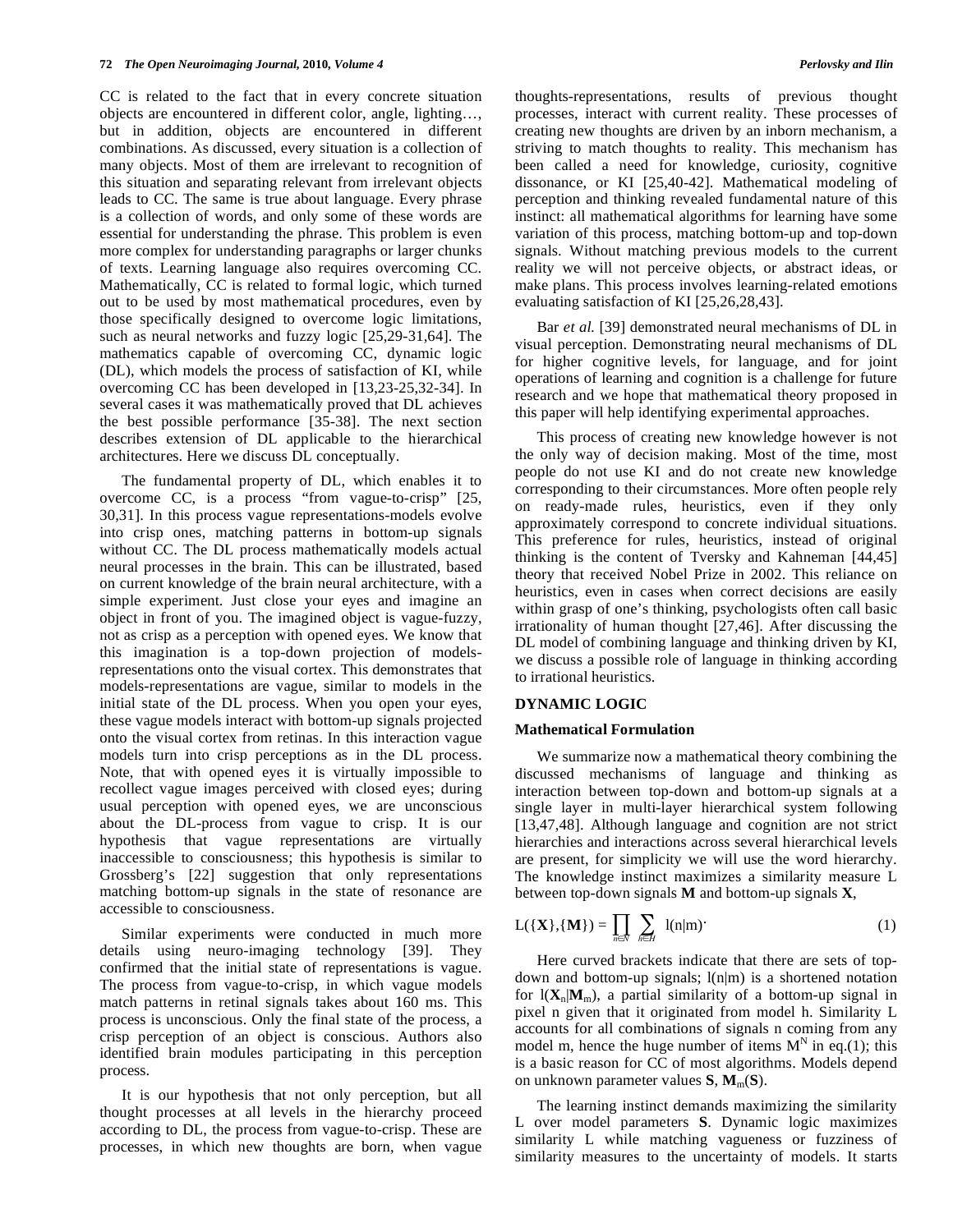with any unknown values of parameters **S** and defines association variables f(m|n),

$$
f(m|n) = l(n|m) / \sum_{m \in M} l(n|m').
$$
 (2)

 Initially, parameter values are not known, and uncertainty of partial similarities is high. So the fuzziness of the association variables is high. In the process of learning, models become more accurate, and association variables more crisp, as the value of the similarity increases. Dynamic logic process always converges as proven in [25].

 Earlier formulations of using dynamic logic for learning language were considered in [49-52]. Here we consider a more powerful model. We consider a model of interaction between two adjacent levels. For concreteness, we discuss a child learning to recognize situations (upper level), assuming that objects constituting situations (lower level) are known. This is a simplification, in real life multiple hierarchical levels are learned in parallel We use this simplification for an ease of presentation, it is not essential for the mathematical method. For the hierarchical system of cognition or language the partial similarities are defined according to [48] using binomial distribution,

$$
l(n|m) = \prod_{i=1}^{Do} p_{mi}^{xni} (1 - p_{mi})^{(1-xni)}.
$$
 (3)

Here,  $D_0$  is the total number of objects that the child can recognize; n is the index of an observed situation encountered by the child; m is the index of a model (of a state in the child's brain); and i is the index of an object;  $p_{mi}$ are model parameters, they are probabilities that object i is present in situation-model m;  $x_{ni}$  are data indicating presence  $(x=1)$  or absence  $(x=0)$  of object i in observed situation n. In every situation the child perceives  $D_p$  objects. This is a much smaller number compared to  $D_0$ . Each situation is also characterized by the presence of  $D_s$  objects essential for this situation  $(D_s < D_p)$ . Normally nonessential objects are present and  $D_s$  is therefore less than  $D_p$ . There are situations important for learning  $(D_s>0)$  and many clutter situations, composed of random collections of objects, which the child should learn to ignore.

 The DL process is an iterative estimation of the model parameters,  $p_{mi}$ . First it starts with all probabilities set randomly within a narrow range around 0.5; this corresponds to a vague initial state, in which all objects have approximately equal probabilities of belonging to any situation-model. The iterative DL process is defined as follows. Second, association variables f(m|n) are defined according to (2). Third, parameter values are updated according to ([47])

$$
pmi = \sum_{n \in N} \sum_{f(m|n) \, xni / n \in N} \sum_{n \in N} f(m|n'). \tag{4}
$$

 An intuitive meaning of this equation is that probabilities are weighted averages of the data. Upon convergence, associations  $f(m|n)$  converge to 0 or 1, and probabilities for each situation are average values of data for this situation. The DL iterations are defined by repeating the second and third steps until convergence, which is illustrated below.

#### **Simulation Examples**

We set the total number of objects to  $D_0=100$ ; the number of objects observed in a situation  $D_p = 10$ ; in situations important for learning there are 5 objects characteristical of this situation,  $D_s = 5$ ; in clutter situations,  $D_s = 0$ . There are total of 10 important situations, each is simulated 25 times; in each simulation  $D_s = 5$  characteristic objects are repeated and the other 5 selected randomly. This yields total of 250 situations. We also generated 250 clutter situations, in which all objects are randomly selected. This data is illustrated in Fig. (**2**). The objects present in a situation  $(x=1)$  are shown in white and absent,  $x=0$ , are shown in black. In this figure objects are along the vertical axes and situations are along the horizontal axes; situations are sorted, so that the same situations are repeated. This results in horizontal white lines for characteristic objects for the first 10 situations.



**Fig. (2).** The objects present in a situation  $(x=1)$  are shown in white and absent objects  $(x=0)$  are shown in black. In this figure objects are along the vertical axes and situations are along the horizontal axes; situations are sorted, so that the same situations are repeated. This results in horizontal white lines for characteristic objects for the first 10 situations (each repeated 25 times).

 In real life situations are not encountered sorted. A more realistic situation is shown in Fig. (**3**), in which the same data are shown with situations occurring randomly.



**Fig. (3).** Same data as in Fig. (**2**, with situations occurring randomly).

 The DL iterations are initiated as described in the previous section. The number of model is unknown and was set arbitrarily to 20. It is possible to modify DL iterations so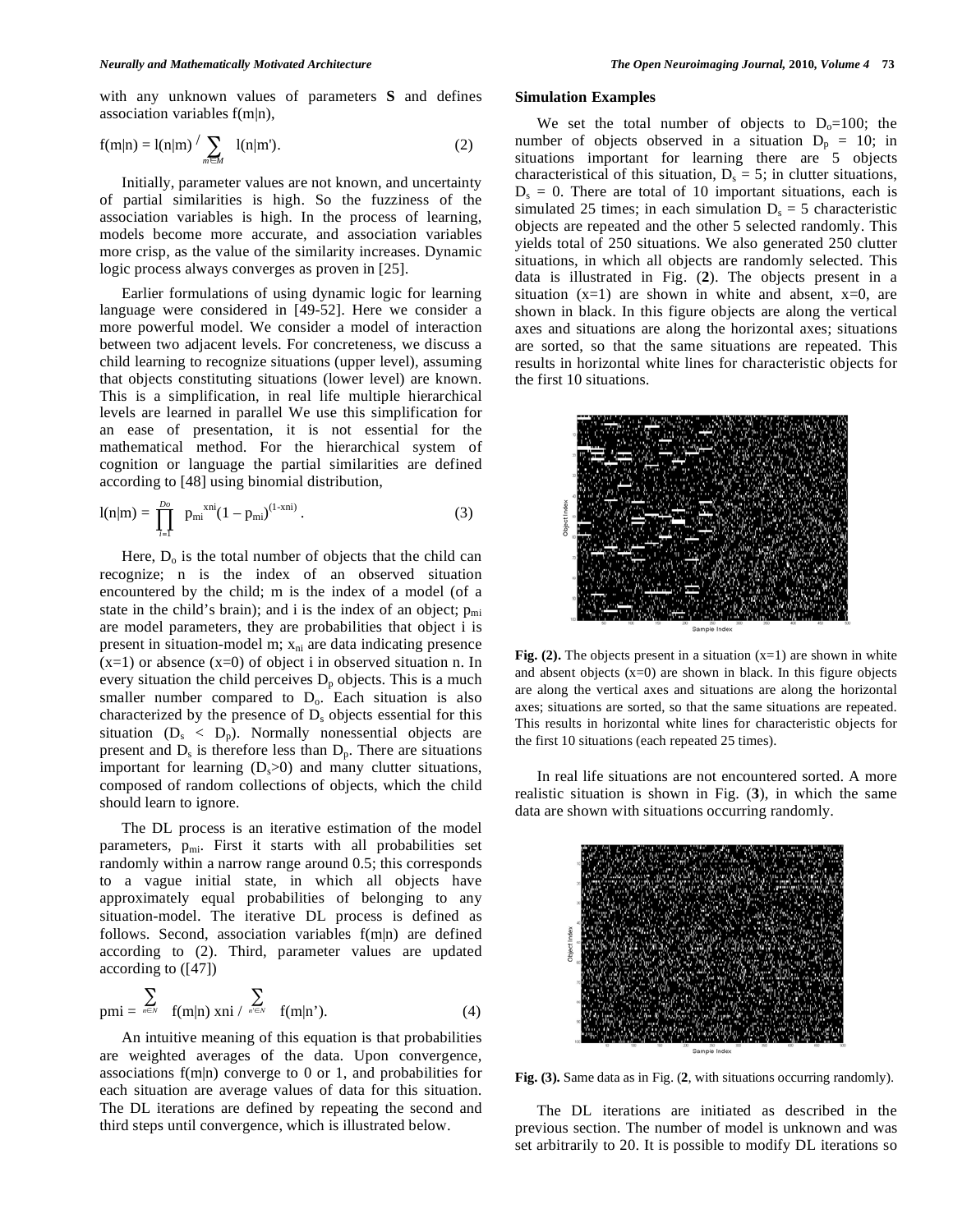that situations are initiated as needed but it would be difficult to present such results in the paper. Even so the total number of models was set incorrectly, DL converged fast, with 10 models converging to the important models and the rest converging to clutter models. The convergence results are shown in Fig. (**4**), illustrating the initial vague models and their changes at iterations 1, 2, and 10.



**Fig. (4).** The convergence results are shown in 5 columns; the first one illustrates the initial vague models and the following show model changes at iterations it  $= 1, 2$ , and 10. Each column here illustrates all 20 models, along the horizontal axes, and objects are shown along the vertical axes as in previous figures. The last column (10\*) shows iteration 10 sorted along the horizontal axes, so that the 10 models most similar to the true ones are shown first. One can see that the left part of the figure contains models with bright pixels (characteristic objects) and the right part of the figure is dark (clutter models).

 Each column here illustrates all 20 models, along the horizontal axes, and objects are shown along the vertical axes as in previous figures. The last column (10\*) shows iteration 10 resorted along the horizontal axes, so that the 10 models most similar to the true ones are shown first. One can see that the left part of the figure contains models with bright pixels (characteristic objects) and the right part of the figure is dark (clutter models). In the next section we illustrate this fast convergence numerically, along with studying the language effect.

#### **Effect of Language**

 In the above simulations, if objects are substituted with words and situations with phrases, the result will be learning which phrases are typical in this language. Also, we did not consider relations among objects specifically; nevertheless our DL formalization does not exclude relations from a list of objects. A complete consideration in future will include relations and markers, indicating which objects and in which way are related; these relations, markers and their learning are not different mathematically from objects. In case of language, relations and markers would address syntax.

 The next step would be joint learning of language and cognition, and demonstrating that such learning is more powerful than cognitive learning alone. A step toward joint language and cognition learning could be to repeat the above learning cases in a cross-situational learning; that is when phrases corresponding to situations are presented along with multiple situations, as in real life, so that correspondences



**Fig. (5).** Lines with black dots illustrate performance of the case considered in the previous section without language effects. Convergence is measured using the total similarity between the data and models (lower part of the figure) and using errors between the model probability and data (the upper part of the figure; for every situation the best matching model is selected). Lines with open circle indicate performance with language supervision. In each case convergence is attained within few iterations, and language supervision improved performance, as expected.

among words-phrases and objects-situations are uncertain and have to be learned. This project will be presented in the following publication. Here we study a first step toward this goal of combining language and cognition. When presenting situations for learning, one of the important situations (among 25 repetitions) is presented with a word-label for this situation. As expected, this leads to better learning illustrated in Fig. (**5**). In this figure lines with black dots illustrate performance of the case considered in the previous section without language effects. Convergence is measured using the total similarity between the data and models (lower part of the figure) and using errors between the model probability and data (the upper part of the figure; for every situation the best matching model is selected). Lines with open circle indicate performance with language supervision: for each situation, 1 of the 25 simulations came with a word-label, so that important situations were easier to separate from one another and from random clutter situations.

#### **JOINT LANGUAGE AND THOUGHT**

 DL described in the previous section has overcome CC of learning situations and phrases. The simulation examples illustrated fast convergence. However the problem of joint learning of language and though was not addressed. This would require architecture capable of learning two parallel hierarchies of Fig. (**1**) for two cases, first, individual learning from surrounding language, and second, emergence of language and thought in cultural evolution.

 We propose a hypothesis that integration of language and cognition is accomplished by a dual model. Every model in the human brain is not separately cognitive or linguistic, and still cognitive and linguistic contents are separate to a significant extent. Every concept-model **M**<sub>m</sub> has two parts, linguistic  $M_{m}^{L}$  and cognitive  $M_{m}^{C}$ :

$$
\mathbf{M}_{m} = \{ \mathbf{M}_{m}^{C}, \mathbf{M}_{m}^{L} \};
$$
\n<sup>(5)</sup>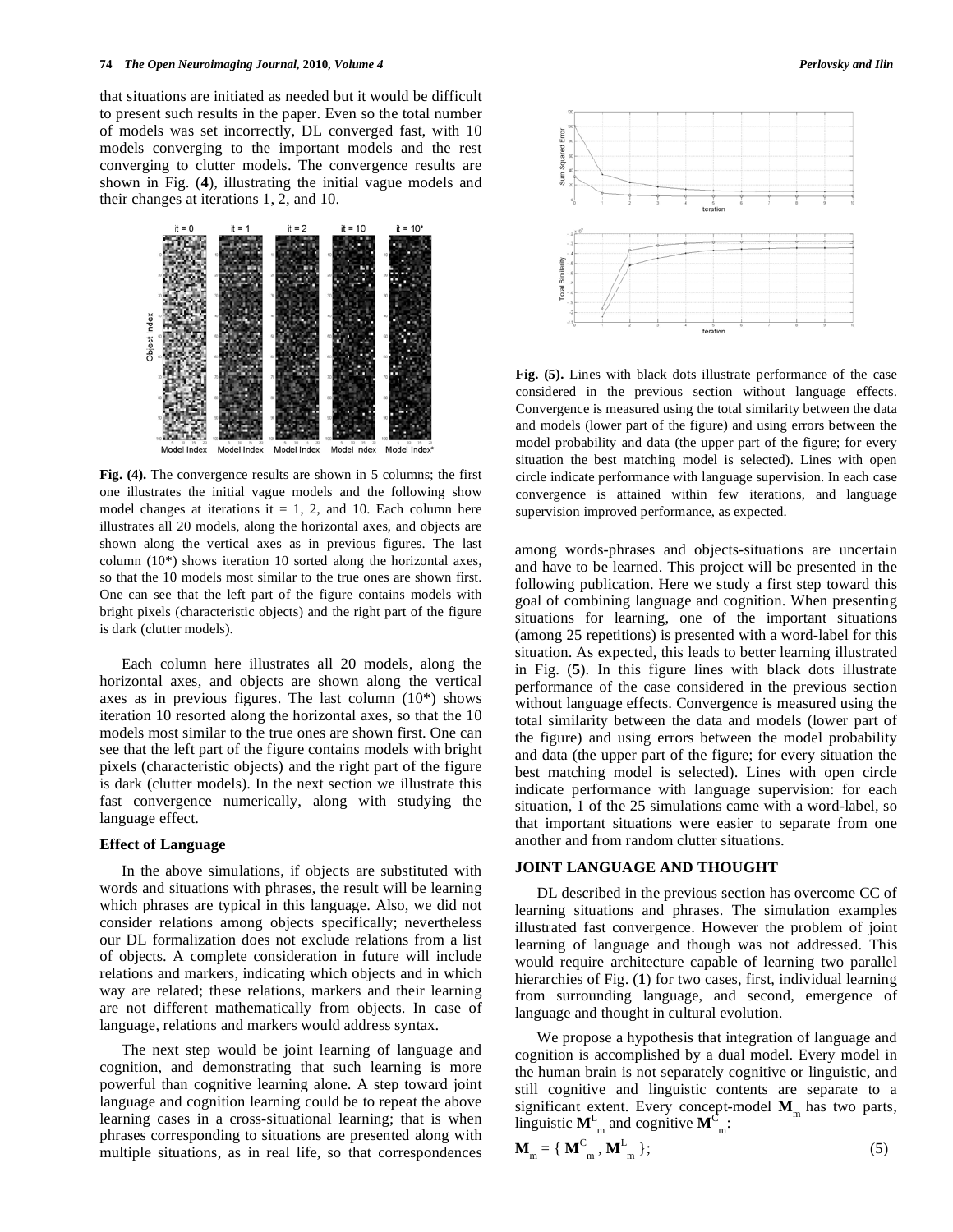This dual-model equation suggests that connection between language and cognitive models is inborn. In a newborn mind both types of models are vague mostly empty placeholders for future cognitive and language contents. An image, say of a chair, and sound "chair" do not exist in a newborn mind. Mathematically this corresponds to probabilities,  $p_{mi}^C$  and  $p_{mi}^L$ , being near 0.5, so that every visual or hearing perception has a probability of belonging to every concept (object, situation, etc.). But the neural connections between the two types of models are inborn; the brain does not have to learn which concrete word goes with which concrete object. Future simulations would demonstrate that as models acquire specific contents in the process of growing up and learning, linguistic and cognitive contents are always staying properly connected. While babies learn language models at the level of objects or situations, the corresponding models become crisper and less vague (the corresponding probabilities,  $p_{mi}^C$  and  $p_{mi}^L$ , become closer to 0 or 1).

 Language models become less vague and more specific much faster than the corresponding cognitive models for the reason that they are acquired ready-made from surrounding language. This is especially true about contents of abstract models, which cannot be directly perceived by the senses, such as "law," "abstractness," "rationality." This explains how it is possible that kids by the age of five can talk about most of contents of the surrounding culture but cannot function like adults: language models are acquired readymade from the surrounding language, but cognitive models remain vague and gradually acquire concrete contents throughout life. According to the dual-model hypothesis, this is an important aspect of the mechanism of what is colloquially called "acquiring experience." It would be important in future research first, to identify detailed neural mechanisms of models, second, the neural mechanism of connections between language and cognitive models, and third, to correlate the suggested mechanism (of cognitive models becoming crisper) with currently known maturation mechanism of myelination, reaching into adulthood. Here we emphasize what could the reason be for significant differences in speeds of learning language and cognitive models.

 This dual-model hypothesis also suggests that the inborn neural connection between cognitive brain modules and language brain modules (evolving over thousands or millions of years of evolution) is sufficient to set humans on an evolutionary path separating us from animal kingdom.

 Human learning of cognitive models continues through the lifetime and is guided by language models. Here we would like to remind the experiment with closed eyes described in section 1. It is virtually impossible to remember imagined perceptions when eyes are opened. Similarly, language plays a role of eyes for abstract thoughts. On one hand, abstract thoughts are only possible due to language, on the other, language "blinds" our mind to vagueness of abstract thoughts. Whenever one can talk about an abstract topic, he (or she) might think that the thought is clear and conscious in his mind. But the above discussion suggests that we are conscious about language models of the dual hierarchy. Cognitive models in most cases may remain vague and unconscious. The higher up in the hierarchy the

vaguer are contents of abstract thoughts, while due to crispness of language models we may remain convinced of clear conscious thoughts.

We suggest that basic human irrationality (which discovery was initiated in works of Tversky and Kahneman [44,45]; leading to 2002 Nobel Prize), discussed in section 1, originates from this dichotomy between cognition and language. Language is significantly crisp in the human brain, while cognition might be vague. Using the KI mechanisms to arrive at rational decisions (to make cognitive models crisp) requires special effort and training. Language accumulates millennial cultural wisdom and it might be to one's advantage to rely on heuristics formulated in language. This suggestion is a scientific hypothesis that can be and should be verified experimentally. In this future verification it is necessary to carefully consider the role of emotions. It was suggested that irrational heuristic decision making vs. KIdeliberate analysis activates amygdala stronger than the cortex [27]. So that emotions may play a larger role in irrational decision making. Two words of caution are due. First, emotional decision making could be perfectly rational [53] and not necessarily related preferentially to amygdala). Second, these rational emotions might be different from specific language emotions considered in the next section.

# **LANGUAGE EMOTIONALITY, OR EMOTIONAL SAPIR-WHORF HYPOTHESIS**

 The knowledge instinct drives the human brain to develop more specific, concrete and conscious cognitive models by accumulating experience throughout life in correspondence with language models. For this process to remain active brains have to maintain "motivation" to do it. This motivation is not automatic. We suggest a hypothesis that there are specific emotions related to language [54]. Origin of language required freeing vocalization from uncontrolled emotional influences. Initial undifferentiated unity of emotional, conceptual, and behavioral-(including voicing) mechanisms had to separate-differentiate into partially independent systems. Voicing separated from emotional control due to a separate emotional center in cortex which controls larynx muscles, and which is partially under volitional control [55,56]. Evolution of this volitional emotional mechanism possibly paralleled evolution of language computational mechanisms. In contemporary languages the conceptual and emotional mechanisms are significantly differentiated, as compared to animal vocalizations. The languages evolved toward conceptual contents, while their emotional contents were reduced. Cognition, or understanding of the world, is due to mechanisms of concepts, which we refer to as internal representations or models. Barsalou calls this mechanism situated simulation [57].

 Language and voice started separating from ancient emotional centers possibly millions of years ago. Nevertheless, emotions are present in contemporary languages [54]. Emotionality of languages is carried in language sounds, what linguists call prosody or melody of speech. Emotions in language sounds may affect ancient emotional centers of the brain. This ability of human voice to affect us emotionally is most pronounced in songs. Songs and music, however, is a separate topic [58,59] not addressed in this paper.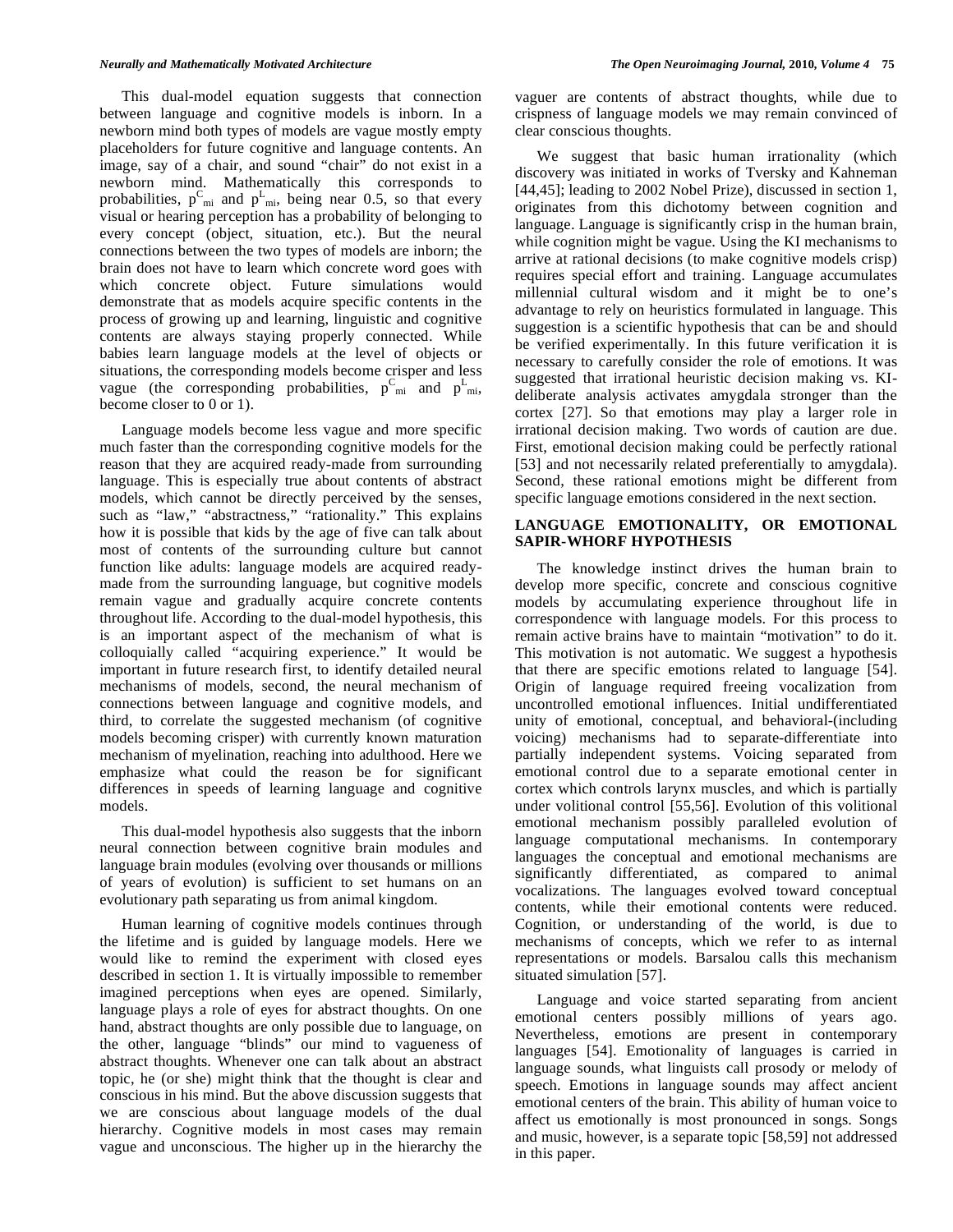Everyday speech is low in emotions, unless affectivity is specifically intended. We may not notice emotionality of everyday "non-affective" speech. Nevertheless, "the right level" of emotionality is crucial for developing cognitive parts of models. If language parts of models were highly emotional, any discourse would immediately resort to blows and there would be no room for language development (as among primates). If language parts of models were nonemotional at all, there would be no motivational force to engage into conversations, to develop cognitive models. The motivation for developing higher cognitive models would possibly be reduced. Lower cognitive models, say for object perception, would be developed because they are imperative for survival and because they can be developed independently from language, based on direct sensory perceptions, like in animals. But models of situations and higher cognition, as we discussed) are developed based on language models. As discussed later, this requires emotional connections between cognitive and language models.

 Primordial fused language-cognition-emotional models, as discussed, have differentiated long ago. The involuntary connections between voice-emotion-cognition have dissolved with emergence of language. They have been replaced with habitual connections. Sounds of all languages have changed and, it seems, sound-emotion-meaning connections in languages should have severed. Nevertheless, if the sounds of a language change slowly, connections between sounds and meanings persist and consequently the emotion-meaning connections persist. This persistence is a foundation of meanings because meanings imply motivations. If the sounds of a language change too fast, the cognitive models are severed from motivations, and meanings disappear. If the sounds change too slowly the meanings are nailed emotionally to the old ways, and culture stagnates.

 This statement is a controversial issue, and indeed, it may sound puzzling. Doesn't culture direct language changes or is the language the driving force of cultural evolution? Direct experimental evidence is limited; it will have to be addressed by future research. Theoretical considerations suggest no neural or mathematical mechanism for culture directing evolution of language through generations; just the opposite, most of cultural contents are transmitted through language. Cognitive models contain cultural meanings separate from language [11], but transmission of cognitive models from generation to generation is mostly facilitated by language. Cultural habits and visual arts can preserve and transfer meanings, but they contain a minor part of cultural wisdom and meanings comparative to those transmitted through the language. Language models are major containers of cultural knowledge shared among individual minds and collective culture.

 The arguments in the previous two paragraphs suggest that an important step toward understanding cultural evolution is to identify mechanisms determining changes of the language sounds. As discussed below, changes in the language sounds are controlled by grammar. In inflectional languages, affixes, endings, and other inflectional devices are fused with sounds of word roots. Pronunciation-sounds of affixes are controlled by few rules, which persist over thousands of words. These few rules are manifest in every

phrase. Therefore every child learns to pronounce them correctly. Positions of vocal tract and mouth muscles for pronunciation of affixes (etc.) are fixed throughout population and are conserved throughout generations. Correspondingly, pronunciation of whole words cannot vary too much, and language sound changes slowly. Inflections therefore play a role of "tail that wags the dog" as they anchor language sounds and preserve meanings. This, we suggest is what Humboldt [66] meant by "firmness" of inflectional languages. When inflections disappear, this anchor is no more and nothing prevents the sounds of language to become fluid and change with every generation.

 This has happened with English language after transition from Middle English to Modern English [67], most of inflections have disappeared and sound of the language started changing within each generation with this process continuing today. English evolved into a powerful tool of cognition unencumbered by excessive emotionality. English language spreads democracy, science, and technology around the world. This has been made possible by conceptual differentiation empowered by language, which overtook emotional synthesis. But the loss of synthesis has also lead to ambiguity of meanings and values. Current English language cultures face internal crises, uncertainty about meanings and purposes. Many people cannot cope with diversity of life. Future research in psycholinguistics, anthropology, history, historical and comparative linguistics, and cultural studies will examine interactions between languages and cultures. Initial experimental evidence suggests emotional differences among languages consistent with our hypothesis[68,69].

 Neural mechanisms of grammar, language sound, related emotions-motivations, and meanings hold a key to connecting neural mechanisms in the individual brains to evolution of cultures. Studying them experimentally is a challenge for future research. It is not even so much a challenge, because experimental methodologies are at hand; they just should be applied to these issues, and several research groups pursue these experiments.

## **DISCUSSION AND FUTURE DIRECTIONS**

 In this paper we developed mathematical architecture based on DL for joint language and cognition. This includes parallel hierarchies, dual model, similarity measures suitable for every level in the hierarchy. Algorithms used in the past for selecting subsets according to a criterion, had to resort to sorting through combinations, and faced an impenetrable wall of CC. The proposed mathematics of DL is a fundamental development overcoming this CC difficulty encountered for decades.

 This development is based on known brain mechanisms, and as discussed, is partially supported by neural evidence. The neural evidence for the basic mechanism of DL, a process from vague to crisp, was demonstrated in visual perception by Bar *et al.* ([39]). Experimental neural evidence for other proposed models, for the parallel hierarchies, the dual model, the role of emotions, as mentioned, is in the incipient stage. Neural mechanisms predicted by our mathematical formulation include similar mechanism for higher cognitive models, as well as for language models. Below we speculate about more specific neural predictions,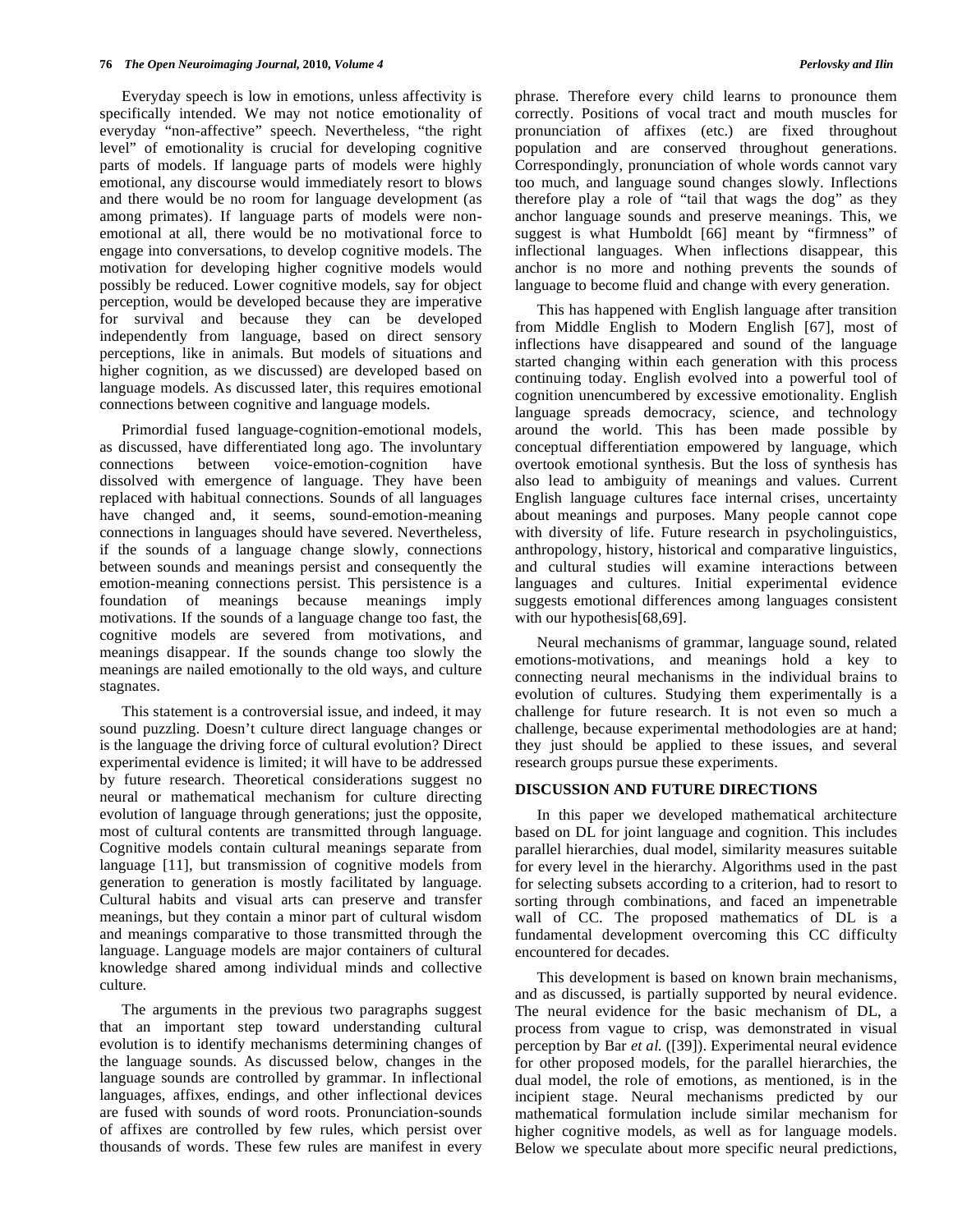but we would emphasize that we welcome neuroscientists for joint discussions of what is likely and what is possible.

We predict mathematically-specific interactions in eq. (3) between bottom-up signals  $(x_{ni})$  and model parameters  $(p_{mi})$ . Collections of these model parameters constitute the modelrepresentation. How numerical values of these model parameters (between 0 and 1) are neurally represented? We predict that in the initial not-learned model state parameter values are about 0.5 ("vague"); how this "non-committed" state is represented neurally? It could be due to synapse values or due to randomness of timing of arriving signals. The model learning consists in establishing which parameters of the model reach low or high values  $(0 \text{ or } 1)$  for the model to be excited. According to the standard neuronal model, the concept-representation-model can be realized by one neuron with excitatory and inhibitory synapses. This model-neuron is excited when a significant number of its excitatory synapses receive signals, while inhibitory synapses don't. Learning consists in modification-selection of excitatory and inhibitory synapses. Maturation might consist in reducing the number of modifiable synapses (synapses corresponding to many black dots in Fig. 4 would die out, leaving only few to ensure some minimal adaptivity). This description constitutes a hypothesis about neural realization of eq.(3). We would be looking forward to discussing with neural scientists, which other realization might be possible and testable. Eq. (2) is a standard competitive neural organization, which implements competitions among models with input signals from eq.(3) models, which compete through feedback connections.

 The dual model in particular proposes a testable neural prediction, neural connections between cognitive and language models. Quite possible that in neural terms this means myelination of fibers. The first experimental indication of neural mechanisms for the dual model has appeared in [65]. Those researchers demonstrated that categorical perception of color in prelinguistic infants is based in the right brain hemisphere. As language is acquired and access to lexical color codes becomes more automatic, categorical perception of color moves to the left hemisphere (between two and five years) and adult's categorical perception of color is based in the left hemisphere (where language mechanisms are located).

 This fast brain rewiring might be due to a different mechanism than learning cognitive categories, it looks like the opposite mechanism: cognition is blocked by language. In any case this provides evidence for neural connections between perception and language, a foundation of the dual model. Possibly it confirms that aspect of the dual model: the crisp and conscious language part of the model hides from our consciousness vaguer cognitive part of the model. This is similar to what we observed in the closed-open eye experiment: with opened eyes we are not conscious about vague imaginations-priming signals. Still, direct neural evidence for the dual model is for future research.

 This paper suggest a hypotheses to answer some mysteries of language and its interaction with thought posed at the beginning. Language and thought are separate and closely related mechanisms of the mind. They evolve jointly in ontological development, learning, and possibly these abilities evolved jointly in evolution. This joint evolution of dual models from vague to more crisp content resolves the puzzle of associationism: there is no need to learn correct associations among combinatorially large number of possible associations, words and objects are associated all the time while their concrete contents emerge in the brain.

 Even simple perception of objects that can be directly perceived by sensing according to the referenced experimental data, is affected by language. In more complex cognition of abstract ideas, which cannot be directly perceived by the senses, we conclude that language parts of models are more crisp and conscious; language models guide the development of the content of cognitive models. Language models also tend to hide cognitive contents from consciousness. It follows that in everyday life most thinking is accomplished by using language models, possibly with little engagement of cognitive contents. Possibly fusiform gyrus plays a role in cognition shadowed by language. More detailed discussion of possible brain regions involved in the knowledge instinct are discussed in [27]. This is a vast field for experimental psychological and neuro-imaging investigations.

 The proposed models bear on fundamental discussions in psycholinguistics. Hauser, Chomsky, and Fitch [60] emphasized that "language is, fundamentally, a system of sound-meaning connections." This connection is accomplished by a language faculty, which generates internal representations and maps them into the sensorymotor interface, and into the conceptual-intentional interface. In this way sound and meaning are connected. They emphasized that the most important property of this mechanism is recursion. However, they did not propose specific mechanisms how recursion creates representations, nor how it maps representations into the sensory-motor or conceptual-intentional interfaces.

 The current paper suggests that it might not be necessary to postulate recursion as a fundamental property of a language faculty. In terms of the mathematical model proposed here, recursion is accomplished by the hierarchy: a higher layer generates lower layer models, which accomplish recursive functions. We have demonstrated that the dual model is a necessary condition for the hierarchy of cognitive representations. It also might be a sufficient one. It is expected that the hierarchy is not a separate inborn mechanism; the hierarchy might emerge in operations of the dual model and dynamic logic in a society of interacting agents with intergenerational communications (along the lines of Brighton *et al*. [61]). What exactly are the inborn precursors necessary for the hierarchy's ontological emergence, if any, is a challenge for the ongoing research. Anyway, reformulating the property of recursion in terms of a hierarchy, along with demonstrating that a hierarchy requires the dual model, the paper has suggested a new explanation that a single neurally-simple mechanism is unique for human language and cognitive abilities. Initial experimental evidence indicates a support for the dual model; still further experiments elucidating properties of the dual model are needed.

 This paper also suggests that the mechanism of mapping between linguistic and cognitive representations is accomplished by the dual models. In previous sections we considered mathematical modeling of the "conceptual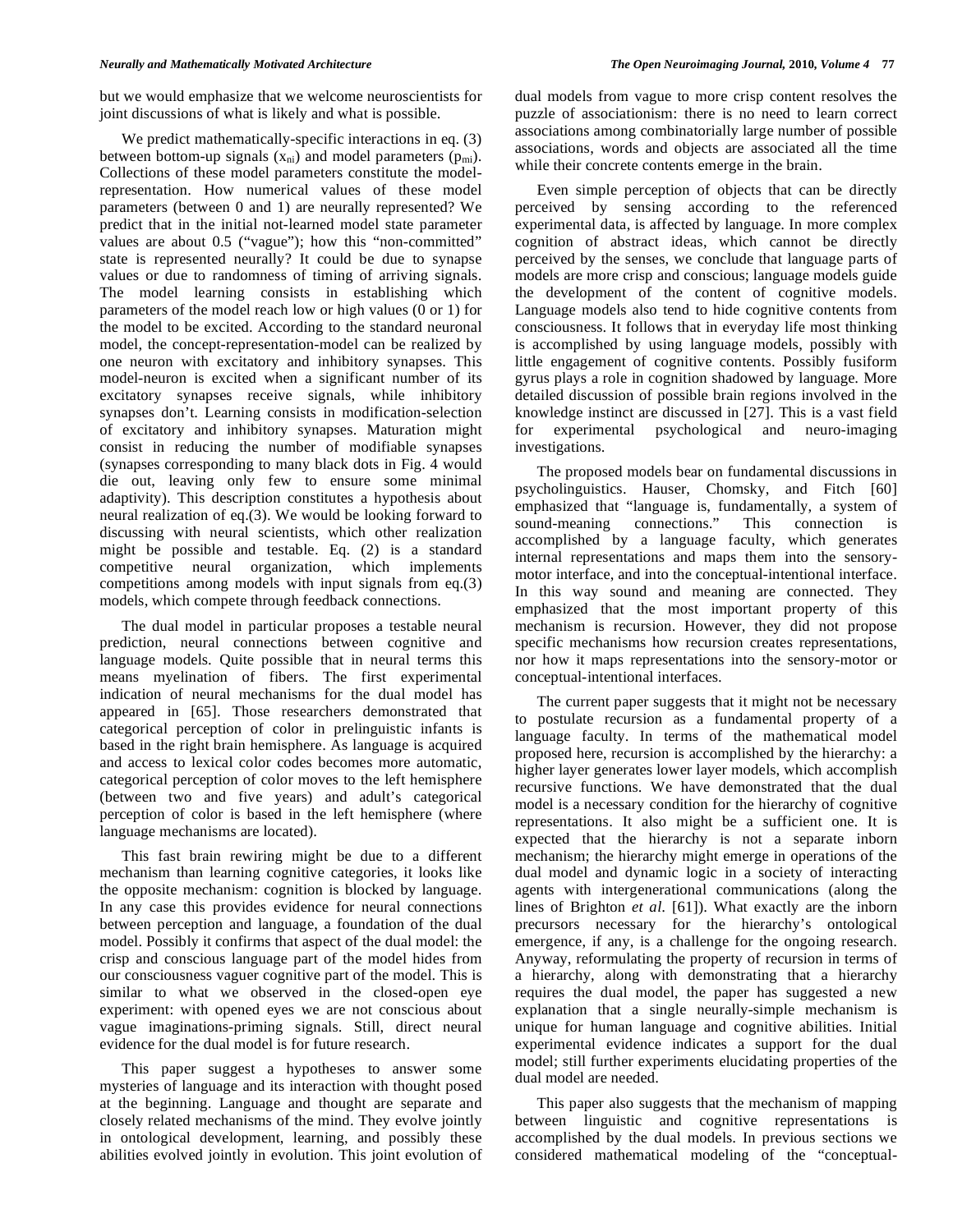intentional interface" for intentionality given by the knowledge and language instincts; in other words we considered only intentionalities related to language and knowledge. It would not be principally difficult to add other types of intentional drives following [26]. The current paper has not considered the "sensory-motor interface," which of course is essential for language production and hearing. This can be accomplished by the same mechanism of the dual model, with addition of behavioral and sensorial models. This task is not trivial; still it does not present principal mathematical difficulties.

 We would also like to challenge an established view that specific vocalization is "arbitrary in terms of its association with a particular context." In animals, voice directly affects ancient emotional centers of the brain. In humans these affects are obvious in songs, still persist in language to certain extent. It follows that sound-intentional interface is different from language-cognition interface modeled by the dual model. The dual model frees language from emotional encumbrances and enables abstract cognitive development to some extent independent from primitive ancient emotions. Arbitrariness of vocalization (even to some extent) could only be a result of long evolution of vocalizations from primordial sounds [62]. Understanding evolutionary separation of cognition from direct emotional-motivational control from immediate behavioral connections are other challenges for future research, and we suggest that the remaining emotional connections are fundamental for continued cultural evolution.

 The proposed architecture for language-thought interaction bears on several aspects of a long standing debate about the nature of representations of symbols in human symbolic thought (see [57]; and discussions therein). Specific discussion poles centered on perceptual vs. amodal symbols with distinguished scientific schools on each side. The dual model suggests that structure of *cognitive models* may implement the Barsalou outline for perceptual symbols; and their learning mechanism follows the procedure of section 3. The other side of human thinking, usually associated with amodal symbols, is represented to significant extent in *language models*.

 Language is closer to logical thinking than cognitive mechanisms proposed here. Is language an amodal symbol system? To answer this question let us look into evolution of language from animal vocalizations [12, 13,59]. Animal vocalizations are much less differentiated than humans'; conceptual, emotional, and behavioral contents are not separated, they are unified. Vocalizations are not as voluntary (if at all) as humans'. Evolution of language required separation of conceptual, semantic contents from emotional ones, and from involuntary vocalizations.

 Language evolution reduces its original emotionality and acquires an ability to approximate an amodal symbol system. This ability is important for evolution of high culture, science, technology. However, an amodal symbol system is not an "ideal" evolutionary goal of language. To have meaning, to support cognition, language must be unified with cognition into the dual hierarchy. As discussed, this involves the knowledge instinct and aesthetic emotions. Language without emotionality loses this ability to unify with cognition. Amodal symbols are logical constructs, and

as we discussed throughout the paper, logic is not a fundamental mind mechanism, but is only a final result of dynamic logic, and likely involves only a tiny part of the mind operations.

 While language was evolving to less emotional, more semantic ability that differentiated psyche, another part of primordial vocalization was evolving toward more emotional, less semantic ability that maintained a unity of psyche. This ability evolved into music [58]. Cultures with semantically rich languages also evolved emotionally rich music [59,62]. Songs affect us by unifying semantic contents of lyrics with emotional contents of sounds, which are perceived by ancient emotional brain centers. The same mechanism still exists to a lesser degree in languages; all existing languages retain some degree of emotionality in their sounds.

 Existence of sign languages poses a separate set of questions not addressed here: how emotions are carried in sign languages? Do people without hearing face specific developmental problems related to language emotions? What science can suggest mitigating these problems?

 Languages, while evolving amodal symbol abilities, still retain their vocal modalities, and otherwise they will not be able to support the process of cognitive and cultural evolution. Symbolic structures of the mind are mathematically described by dynamic logic; the mind symbols are not static categories, but the dynamic logic processes. Due to the dual model they combine cognition and language, and can approximate amodal properties. The dual model suggests experimentally testable neural mechanisms—neural connections—combining two modal (perceptual, voice) symbol systems with the amodal ability.

 The dual model mechanism proposes a relatively minimal neural change from the animal to the human mind. Possibly it has emerged through combined cultural and genetic evolution and this cultural evolution most likely continues today. Dynamic logic resolves a long-standing mystery of how human language, thinking, and culture could have evolved in a seemingly single big step, too large for an evolutionary mutation, too fast and involving too many advances in language, thinking, and culture, happening almost momentarily around 50,000 years ago [55,56]. Dynamic logic along with the dual model explains how changes, which seem to involve improbable steps according to logical intuition, actually occur through continuous dynamics. The proposed theory provides a mathematical basis for concurrent emergence of hierarchical human language and cognition. The dual model is directly testable experimentally. Next steps would further develop this theory in multi-agent simulations, leading to more specific and experimentally testable predictions.

 The proposed theory provides solutions to classical problems of conceptual relations, binding, and recursion through the mechanisms of the hierarchy; in addition it explains how language acquires meanings in connecting with cognition due to the mechanism of the dual model. The proposed solutions overcame combinatorial complexity of classical methods, the fundamental reason for their failures despite decades of development. Predictions in this paper are experimentally testable and several groups of psychologists and neuroscientists are working in these directions.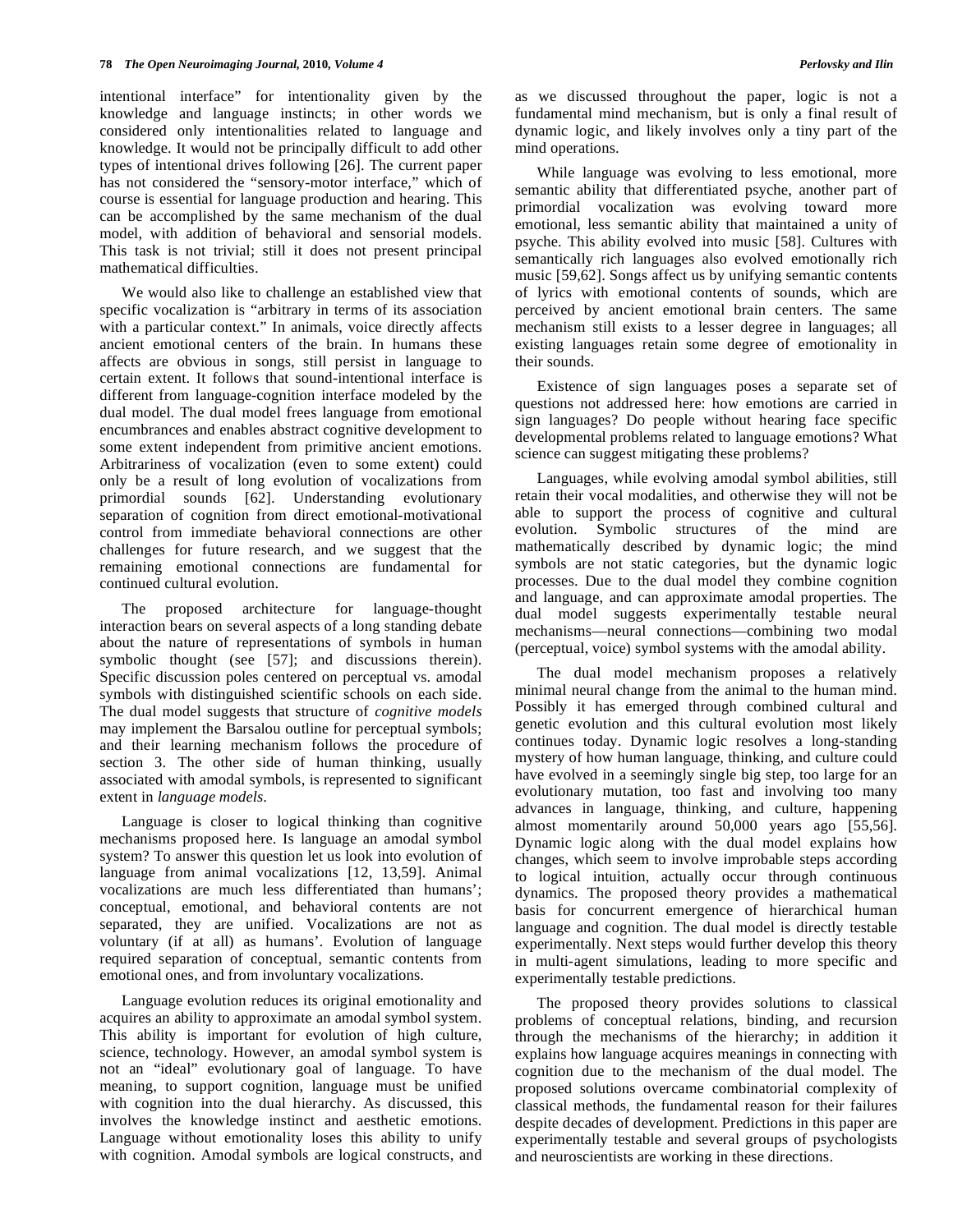Evolutionary linguistics and cognitive science have to face a challenge of studying and documenting how primordial fused model differentiated into several significantly-independent mechanisms. In animal minds emotion-motivation, conceptual understanding, and behavior-voicing have been undifferentiated unity, their differentiation is a hallmark of human evolution. Was this a single step, or could evolutionary anthropology document several steps, when different parts of the model differentiated from the primordial whole?

 Future mathematical and experimental development should address ontological emergence of the hierarchy. Our mathematical model predicts a hierarchy of integrated language and cognitive models. Finding detailed neural mechanisms of the models, of the hierarchy, and neuronal connections corresponding to the dual model is a challenge for future experimental neural research. Lower hierarchical levels, below words and objects, should be developed theoretically, or better to say, dynamic logic should be integrated with ongoing development in this area (see [63]). Mathematical simulations of the proposed mechanisms should be extended to engineering developments of Internet search engines with elements of language understanding. The next step would be developing interactive environments, where computers will interact among themselves and with people, gradually evolving human language and cognitive abilities. Developing intelligent computers and understanding the mind would continue to enrich each other.

 We emphasize that the proposed approach of dynamic logic, the dual model, and parallel hierarchies is a step toward unification of basic approaches to knowledge, its evolution, and learning in modern cognitive and neural sciences. These addresses classic representational approaches based on logic, rule systems, and amodal symbols; statistical pattern recognition and learning; embodied approaches of classic empiricism, situated actions, and cognitive linguistics; evolutionary linguistics; connectionism and neural networks. This step toward unification outlines a wide field for future theoretical and experimental research.

#### **ACKNOWLEDGMENTS**

 The authors would like to thank M. Bar, R. Brockett, R. Deming, J. Gleason, D. Levine, R. Linnehan, R. Kozma, and B. Weijers for discussions, help, and advice. We are also thankful to an anonymous reviewer for valuable suggestions. This work was supported in part by AFOSR under the Laboratory Task 05SN02COR, PM Dr. Jon Sjogren, by Laboratory Task 08RY02COR, PM Dr. Doug Cochran and by NRC fellowship.

## **REFERENCES**

- [1] Chomsky N. Aspects of the theory of syntax. Cambridge: MIT Press 1965.
- [2] Croft W, Cruse DA. Cognitive linguistics. Cambridge: Cambridge University Press 2004.
- [3] Evans V, Green M. Cognitive linguistics: an introduction. Edinburgh: Edinburgh University Press 2006.
- [4] Ungerer F, Schmid HJ. An introduction to cognitive linguistics. New York: Pearson 2006.
- [5] Hurford J. The evolution of human communication and language. In: D'Ettorre P, Hughes D, Eds. Sociobiology of communication:

an interdisciplinary perspective. New York: Oxford University Press 2008; pp. 249-264.

- [6] Christiansen MH, Kirby S. Language evolution. New York: Oxford University Press 2003.
- [7] Cangelosi A, Parisi D, Eds. Simulating the evolution of language. London: Springer 2002.
- [8] Cangelosi A, Bugmann G, Borisyuk R, Eds. Modeling language, cognition and action: Proceedings of the 9th Neural Computation and Psychology Workshop. Singapore: World Scientific 2005.
- [9] Cangelosi A, Tikhanoff V, Fontanari JF, Hourdakis E. Integrating language and cognition: a cognitive robotics approach. IEEE Comput Intelligence Mag 2007; 2(3): 65-70.
- [10] Brighton H, Smith K, Kirby S. Language as an evolutionary system. Phys Life Rev 2005; 2(3): 177-226.
- [11] Perlovsky LI. Language and cognition. Neural Netw 2009; 22(3): 247-57.
- [12] Perlovsky LI. Integrating language and cognition. IEEE Connections 2004; 2(2): 8-12.
- [13] Perlovsky LI. Toward physics of the mind: concepts, emotions, consciousness, and symbols. Phys Life Rev 2006; 3: 23-55.
- [14] Perlovsky LI. Symbols: integrated cognition and language. Semiotics and Intelligent Systems Development. In : Gudwin R, Queiroz J, Eds. Hershey, PA: Idea Group 2006; pp. 121-51.
- [15] Perlovsky LI. Neural networks, fuzzy models and dynamic logic. In: Köhler R, Mehler A, Eds. Aspects of Automatic Text Analysis (Festschrift in Honor of Burghard Rieger). Germany: Springer 2007; pp. 363-86.
- [16] Meystel AM, Albus JS. Intelligent systems: architecture, design, and control. New York: Wiley 2001.
- [17] Tikhanoff V, Fontanari JF, Cangelosi A, Perlovsky LI. Language and cognition integration through modeling field theory: category formation for symbol grounding. Book Series in Computer Science. Heidelberg: Springer 2006; vol. 4131.
- [18] Coventry KR, Lynott L, Cangelosi A, Knight L, Joyce D, Richardson DC. Spatial language, visual attention, and perceptual simulation. Brain Lang 2010; 112: 202-13.
- [19] Cangelosi A, Riga T. An embodied model for sensorimotor grounding and grounding transfer: experiments with epigenetic robots. Cogn Sci 2006; 30: 673-89.
- [20] Cangelosi A, Greco A, Harnad S. From robotic toil to symbolic theft: grounding transfer from entry-level to higher-level categories. Connect Sci 2000; 12: 143-62.
- [21] Perlovsky LI. Statistical limitations on molecular evolution*.* J Biomol Struct Dyn 2002; 19(6): 1031-43.
- [22] Grossberg S. Neural networks and natural intelligence*.* Cambridge: MIT Press 1988.
- [23] Perlovsky LI. Multiple sensor fusion and neural networks. In DARPA Neural Network Study, MIT/Lincoln Laboratory. MA: Lexington 1987.
- [24] Perlovsky LI, McManus MM. Maximum likelihood neural networks for sensor fusion and adaptive classification. Neural Netw 1991; 4 (1): 89-102.
- [25] Perlovsky LI. Neural networks and intellect: using model based concepts. New York: Oxford University Press 2000.
- [26] Grossberg S, Levine DS. Neural dynamics of attentionally modulated Pavlovian conditioning: blocking, inter-stimulus interval, and secondary reinforcement. Psychobiology 1987; 15(3): 195-240.
- [27] Levine DS, Perlovsky LI. Neuroscientific insights on Biblical myths: simplifying heuristics versus careful thinking: scientific analysis of millennial spiritual issues. Zygon J Sci Relig 2008; 43(4): 797-821.
- [28] Perlovsky LI. Modeling field theory of higher cognitive functions. In: Loula A, Gudwin R, Queiroz J, Eds. Artificial Cognition Systems. Hershey, PA: Idea Group 2006; pp. 64-105.
- [29] Perlovsky LI, Webb VH, Bradley SR, Hansen CA. Improved ROTHR detection and tracking using MLANS. AGU Radio Sci 1998; 33(4): 1034-44.
- [30] Perlovsky LI. 'Vague-to-Crisp' neural mechanism of perception. IEEE Trans Neural Netw 2009; 20(8): 1363-67.
- [31] Perlovsky LI. Neural mechanisms of the mind, Aristotle, Zateh, & fMRI. IEEE Trans Neural Netw 2010; [Epub ahead of print].
- [32] Perlovsky LI, Schoendorf WH, Burdick BJ, Tye DM. Model-based neural network for target detection in SAR images. IEEE Trans Image Process 1997; 6(1): 203-16.